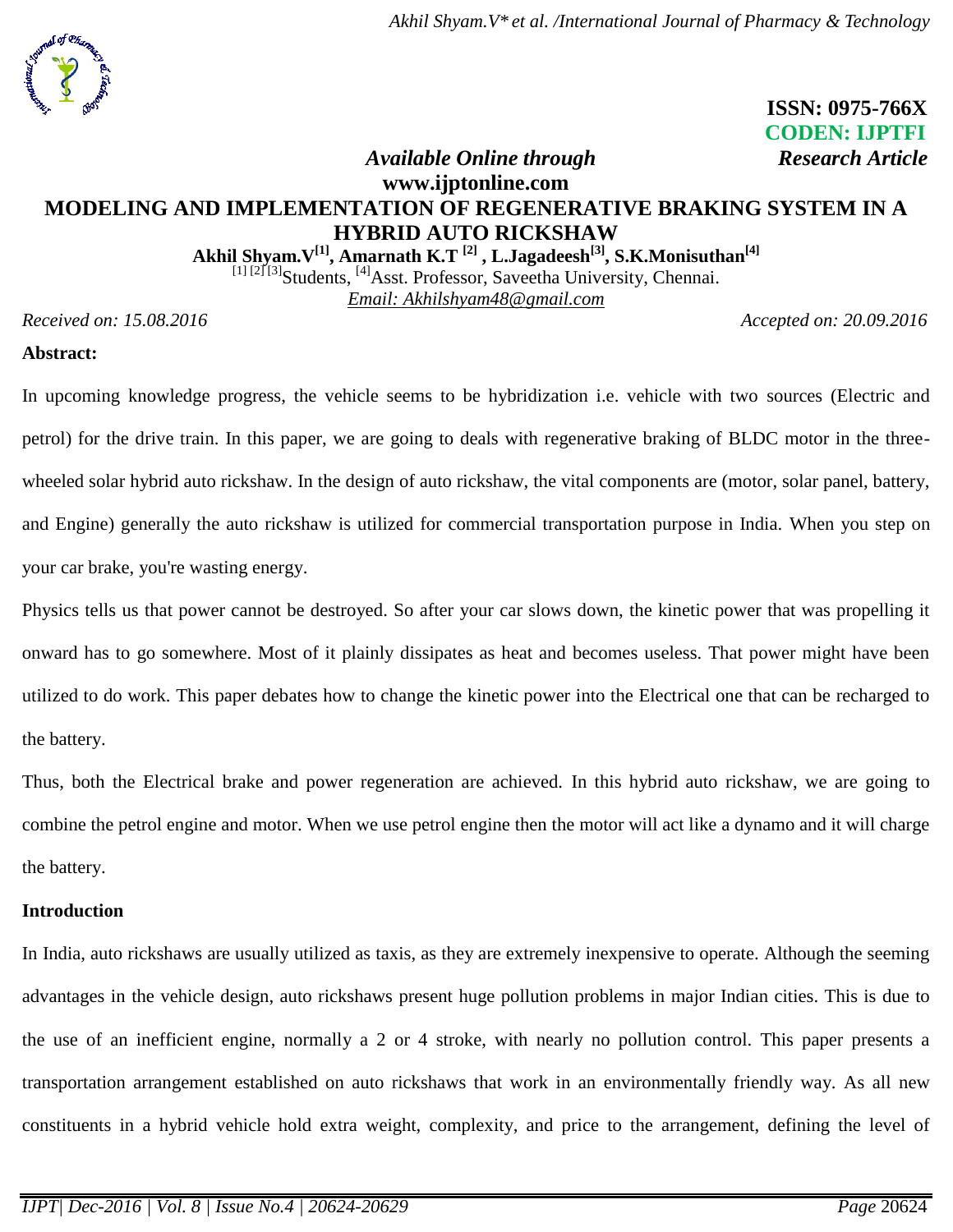*Akhil Shyam.V\* et al. /International Journal of Pharmacy & Technology* hybridization and estimating the investment is the important part in the hybridization of auto rickshaw. Electric trains, cars, and other electric vehicles are powered by electric motors connected to batteries. When we're driving along, energy flows from the batteries to the motors, turning the wheels and providing us with the kinetic energy we need to move. When we stop and hit the brakes, the whole process goes into reverse: electronic circuits cut the power to the motors. Now, our kinetic energy and momentum make the wheels turn the motors, so the motors work like generators and start producing electricity instead of consuming it. Power flows back from these motor-generators to the batteries, charging them up.

The main goal of this proposition is to make the continuing Auto Rickshaw extra efficient through the use of an affordable add-on hybrid system. Hybrid mechanical battery propulsion technology is being promoted as extra price competent, extra reliable and extra power efficient than standard petrol and supplementary alternative fuel options for a standard vehicle, a significant amount of energy is consumed in urban driving cycles by braking. To enhance the performance of electrical vehicles, the regenerative braking arrangement has been developed. It utilizes the electric motor, providing negative torque to the driven wheels and converting kinetic energy to electrical energy for recharging the battery or power supply.

The control strategy of the auto rickshaw can be classified into two types

1) The control strategy that the vehicle is driven generally by battery energy. The vehicle has a long scope of pure batter driving. The motor has to satisfy the necessity of the power to drive the vehicle individually. The battery will be charged across solar panel.

2) The combination control strategy that the vehicle is driven generally by the engine and the battery power and the motor is auxiliary. The vehicle has slight pure electric mileage by the motor and the steering power is generally from fuel and the engine is the main manipulation for it.

The regenerative braking does not work in all periods, e.g., after the battery is fully charged, braking needs to be effected by dissipating the power in a resistive load. Therefore, the mechanical brake in the EV is yet needed. EVs use the mechanical brake to raise the friction of wheel for the deceleration purpose. However, from the viewpoint of saving power, the mechanical brake dissipates far power as the EV's kinetic power is modified into the thermal one. In think of this, this paper debates how to change the kinetic power into the mechanical one that can be recharged to the battery.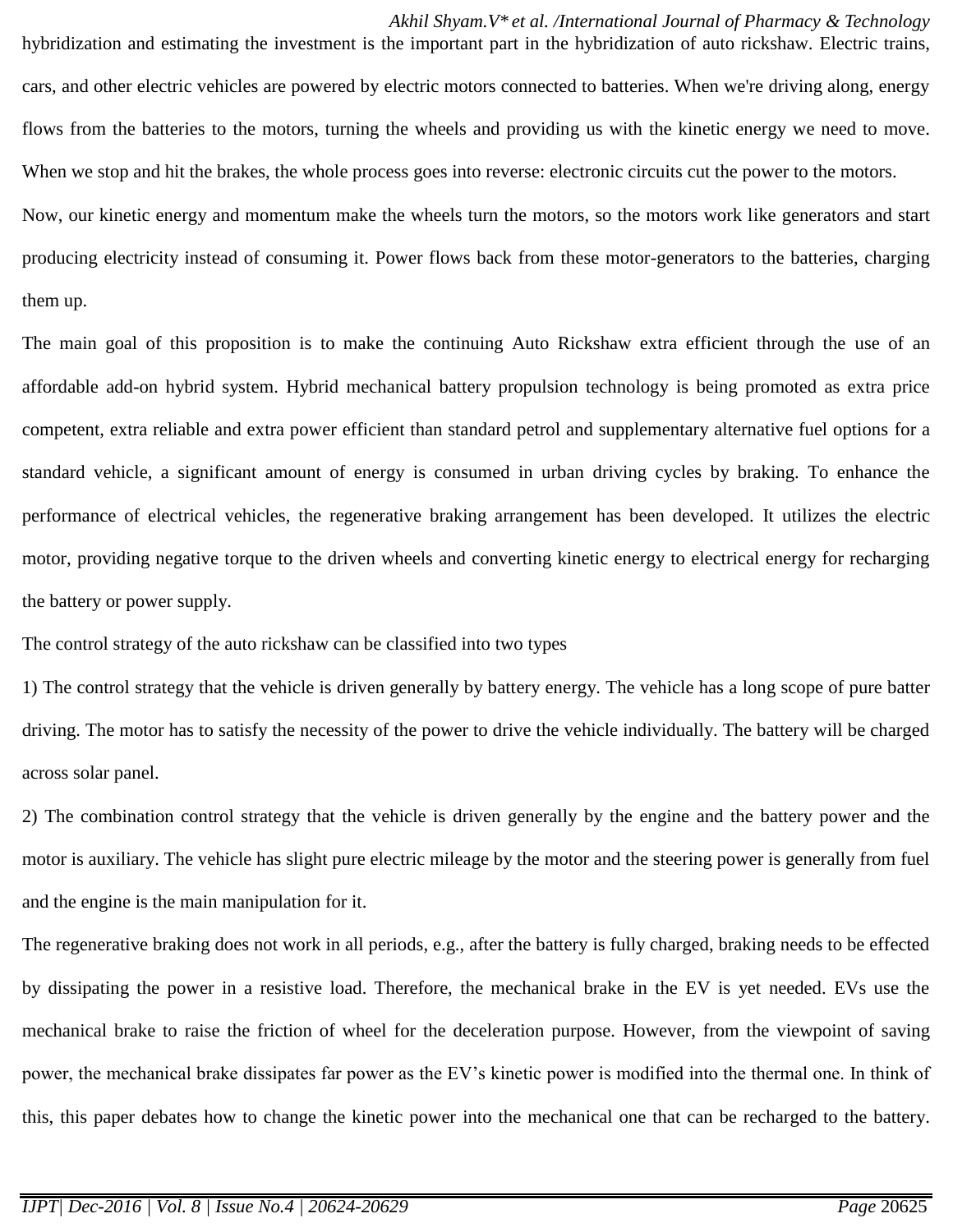*Akhil Shyam.V\* et al. /International Journal of Pharmacy & Technology* Thus, both the mechanical brake and power regeneration are attained A mechanical brake arrangement is additionally extremely vital for EVs' protection and supplementary procedures.

There are two methods to coordinate the regenerative torque of the motor and the friction torque of the hydraulic unit: parallel and series In parallel braking, the regenerative torque of the motor is exerted on the steering axle undeviatingly in supplement to the friction torque, as series braking allows independent modulation of the hydraulic brake torque of every single axle according to the regenerative torque,

#### **Table-1. Specification of Auto.**

| Engine type       | 145.45cc              |
|-------------------|-----------------------|
| Max Power         | 6.6Kw @5000rpm        |
| Max Torque        | 15.5 NM @3000rpm      |
| Gears             | 4 FW + 1 Rev          |
| Clutch            | Wet multidisc type    |
| Seating capacity  | Driver + 3 Passengers |
| Kerb weight       | 307kg                 |
| Dimensions        | 2635*1300*1692mm      |
| <b>Wheel Base</b> | 2000 <sub>mm</sub>    |



**Fig 1. Block Diagram of Hybrid Auto rickshaw.**

In the proposed system the two driver circuits are there one is the motor and the other one is I.C Engine when the fuel Engine drive mode is used then the BLDC motor acts as a generator then the battery gets charged through the BLDC motor, therefore, the battery gets charged through the two sources solar and the BLDC motor. At the time of I.C Engine is used also we will get the DC power source through the battery.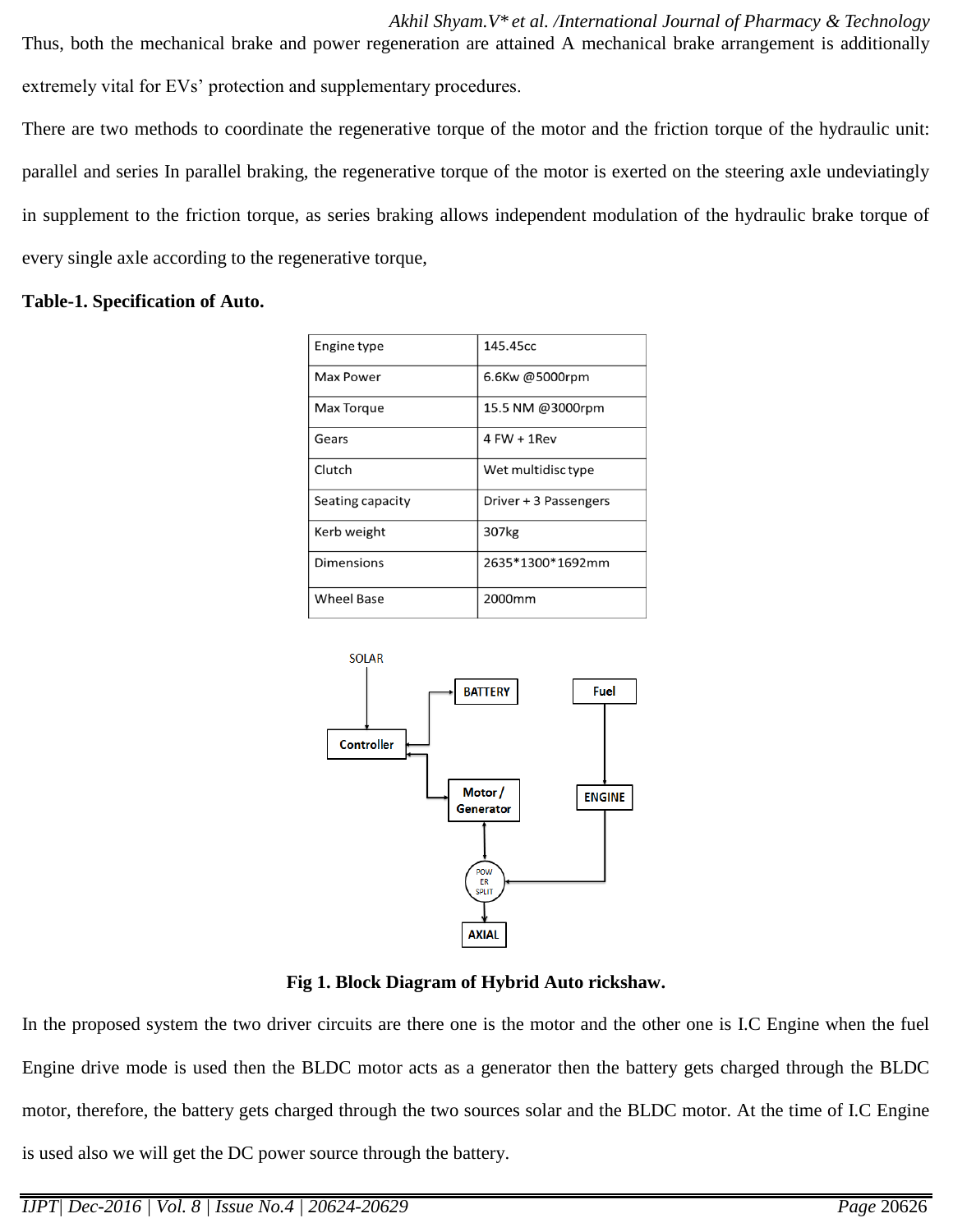

**Fig 2. Proposed model of Hybrid Auto Rickshaw.**

# **Driver Circuit**

The Hybrid vehicle consists of a BLDC motor, Battery, speed controller as an Electric Drive and the Internal Combustion Engine with the transmission as known as Electric Drive.

# **Components and specifications of Electric drive**

#### **1. BLDC Motor**

The BLDC motor has all the characteristics of the dc motor. It is in small size but it can give high torque at low speed and speed range can be easily customized.

# **Specification of BLDC Motor**

Power Rating: 1.2 kW

Voltage Rating: 48 V

Current Rating: 25 A

Torque: 23 Nm

Speed: 3500 rpm

Maximum Load: 1250kg

# **2. Battery**

Battery is device that consists of Electrochemical cells and used for storage purpose .in this Project we have used four 12

Volts Battery for to run BLDC motor.

# **Design of Hybrid vehicle with regenerative braking:**

The Basic design of hybrid vehicle consists of two sources i.e. DC power Source through Battery and Fuel source for internal combustion Engine. The battery is connected to BLDC motor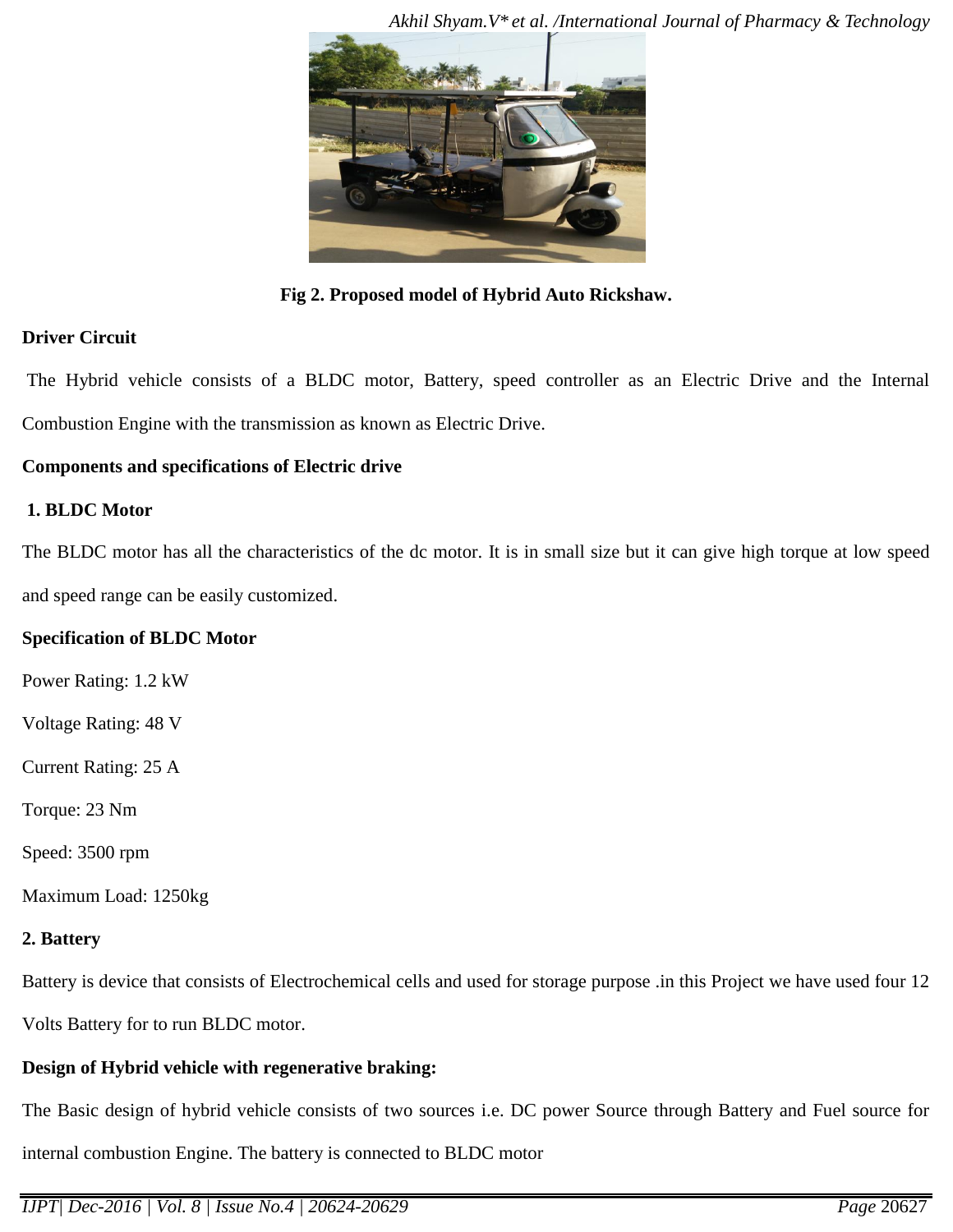

**Fig 3. Driver model of Hybrid Vehicle.**

The motor and I.C Engine both ae connected to the rear wheel of the Auto Rickshaw through Axial as the motor rotates the attached wheel also rotates and thus leading the vehicle motion. When there is DC power source in Battery this mode of propulsion is used i.e. Electric motor is used. The next Phase consists of internal combustion Engine that moves the piston continuously. The controller is designed to implement the regenerative braking mechanism that the vehicle is running in IC engine means, the BLDC motor which is coupled directly will act as a generator.

# **Advantages of Regenerative braking in a hybrid auto rickshaw**

It reduces the extreme dependence on the fuel which is a non-renewable source of energy and therefore it emits less greenhouse gas thus the problem of environmental pollution can be reduced. The modes of operations have maximum efficient in some conditions i.e. when there is no charge in the battery we can switch to IC Engine (Switching from Electric Drive to Mechanical Drive), while the vehicle is running in Mechanical drive and that the battery will get charge through BLDC Motor, because of it will act like a generator. Due to these advantages, the regenerative braking can be achieved in the hybrid vehicle and makes superior to the other vehicle. On considering the drive cycle of the countries like India, the speed of the vehicle should be in a limit. So that the regenerative braking will not be restriction to the vehicle operation.

# **Conclusion**

Hybrid auto Rickshaw that uses two power sources i.e. fuel and battery. For lower battery power application, mechanical drive is used and for high battery power application electric drive is used. Thus hybrid auto rickshaw in both modes of operations will give its maximum Efficiency. Thus it gives twice the mileage given by a normal vehicle. It is most efficient in urban areas so the fuel consumption is reduced and it is eco-friendly. And the added advantage of regenerative braking makes performance much more efficient and its very suitable for urban drive cycle.